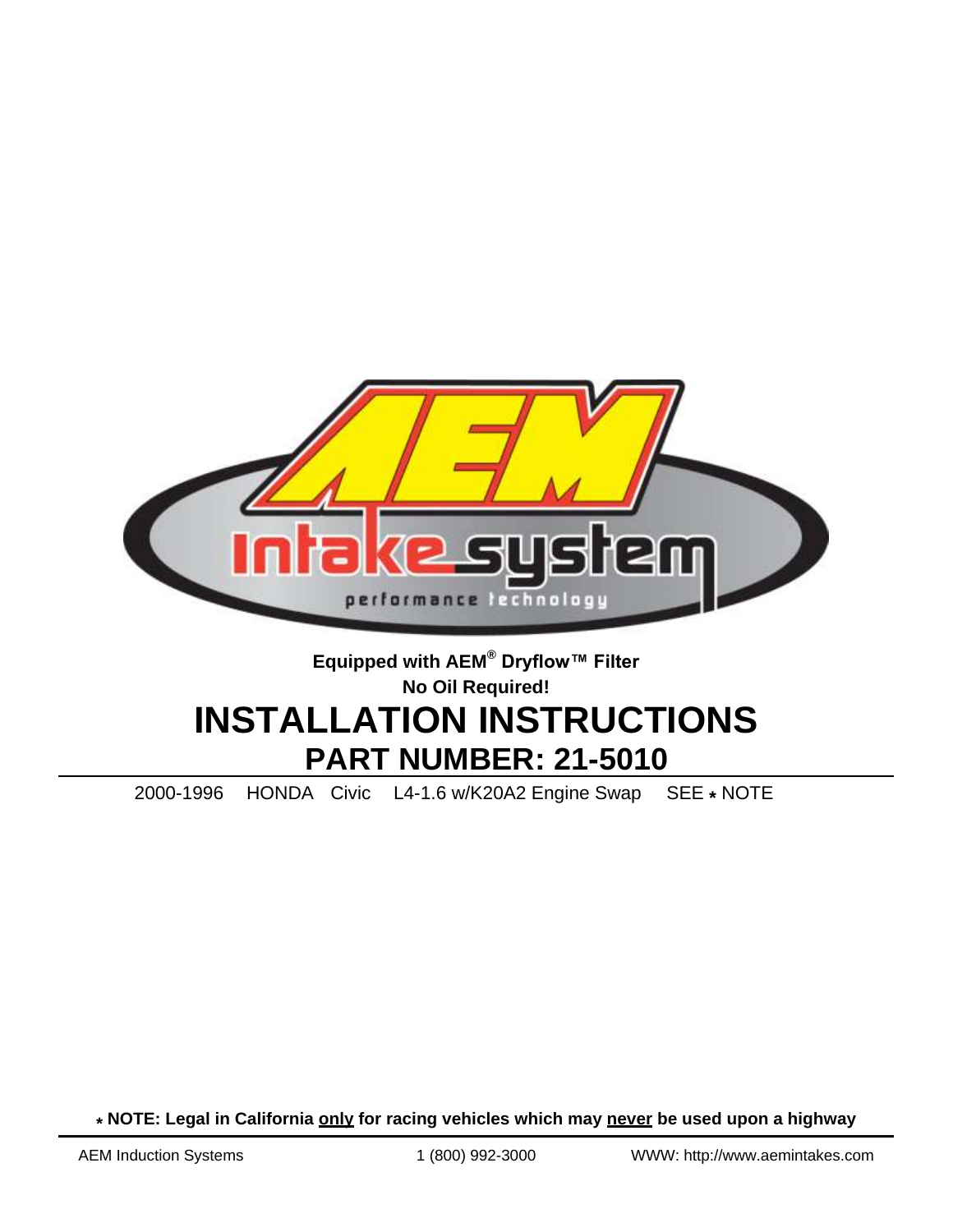# **PARTS LIST**

| <b>Description</b>                           | Qty. | <b>Part Number</b> |
|----------------------------------------------|------|--------------------|
| Element Parts Kit 3.00 X 5" Dry Ele.         |      | 21-203DK           |
| Inlet Pipe                                   |      | 2-50101            |
| Hose, Silicone 3.00x3" Blk.                  |      | $5 - 300$          |
| Hose; 3/4"ID X 15"L                          |      | 5-4015             |
| Mount, Rubber 5/8" X 6mm                     |      | 1228598            |
| Grommet; 7/8"OD, 3/8"ID, 11/32"Thk, 1/16"Gap |      | 784633             |
| Washer; 1"D X 1/4 Hole Fender                |      | 08160              |
| Nut, M6 Hex Serrated                         |      | 444.460.04         |
| Hose Clamp, 1 1/4" Narrow                    | 2    | 08420              |
| 1/2" Bnd. Hose Clamp, 2.56"-3.50"            | 2    | 9448               |
| 1/2" Bnd. Hose Clamp, 2.90"-3.75"            |      | 9452               |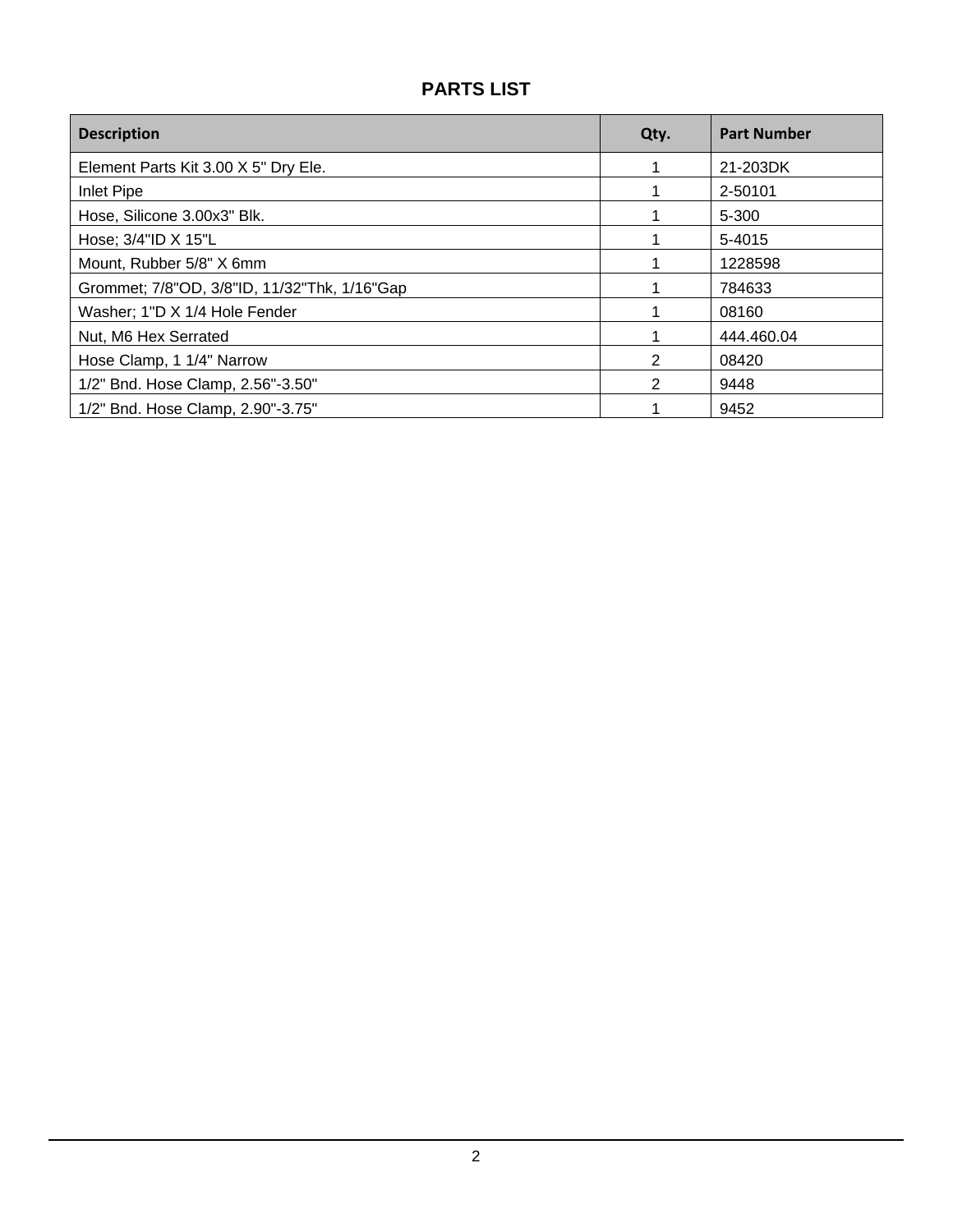**Read and understand these instructions BEFORE attempting to install this product. Failure to follow installation instructions and not using the provided hardware may damage the intake tube, throttle body and engine.**

**The AEM® intake system is a performance product that can be used safely during mild weather conditions. During harsh and inclement weather conditions, you must return your vehicle to stock OEM air box and intake tract configuration. Failure to follow these instructions will void your warranty.**

*NOTE: Installation of this intake system requires the removal of the windshield washer fluid reservoir and pump.*

## **1. Preparing Vehicle**

- a. Make sure vehicle is parked on level surface.
- b.Set parking brake.
- c. If engine has run in the past two hours, let it cool down.
- d. Disconnect negative battery terminal.
- e. Raise the front of the vehicle with a jack. Refer to your owner's manual for proper jack and jack stand placement to properly support vehicle. Support your vehicle using properly rated jack stands before wheel removal or while working under the vehicle.

#### **NEVER WORK UNDER A VEHICLE WITHOUT USING JACK STANDS.**

- i. Remove the front driver side wheel.
- ii. Remove the driver side splash guard.
- f. Remove the front bumper.
- g. Do not discard stock components after removal of the factory system.

## **2. Removal of stock system**

- a. Completely remove the factory airbox system.
- b. Remove the windshield washer fluid reservoir and pump assembly.

# **3. Installation of AEM® Intake System**

a. When installing the intake system, do not completely tighten the hose clamps or mounting hardware until instructed to do so.



b. Factory airbox system removed from the vehicle.



c. Install the supplied grommet into the intake pipe as shown.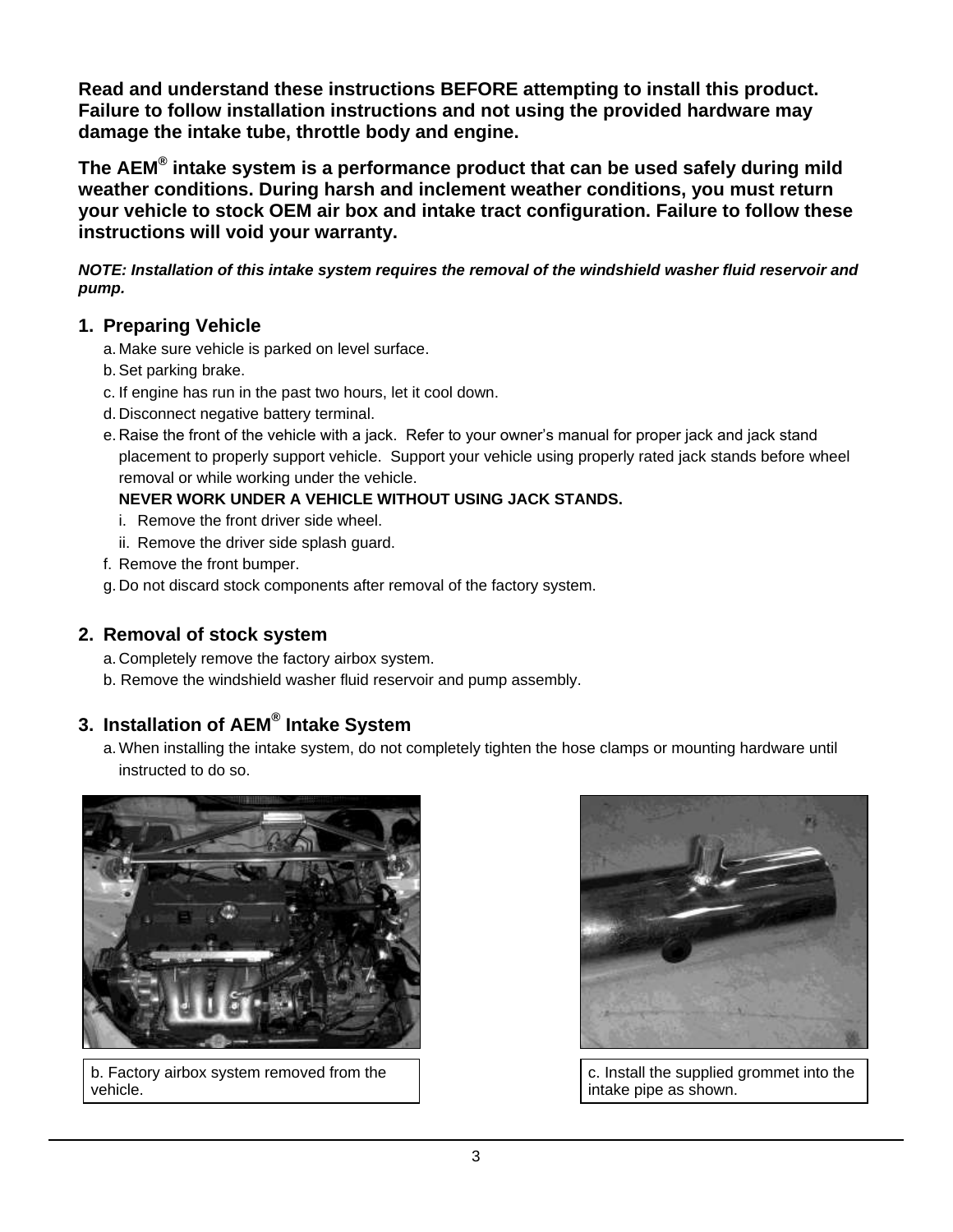

d. Install the hose coupler onto the throttle body. Slide two #48 hose clamps onto the coupler, securing only the hose clamp on the throttle body side.



f. Install the AEM**®** intake pipe as shown. Attach the upper half of the intake pipe to the coupler installed to the throttle body. Ensure the intake pipe's mounting bracket aligns with the rubber mount installed earlier in step #3e.



e. Install the supplied rubber mount into the hole on the frame rail as shown. This hole is located in front on the driver side shock tower where the stock windshield washer reservoir was mounted.



g. Use the supplied washer and nut to secure the intake pipe's bracket in place. Refer to the diagram for proper installation of the rubber mount assembly.

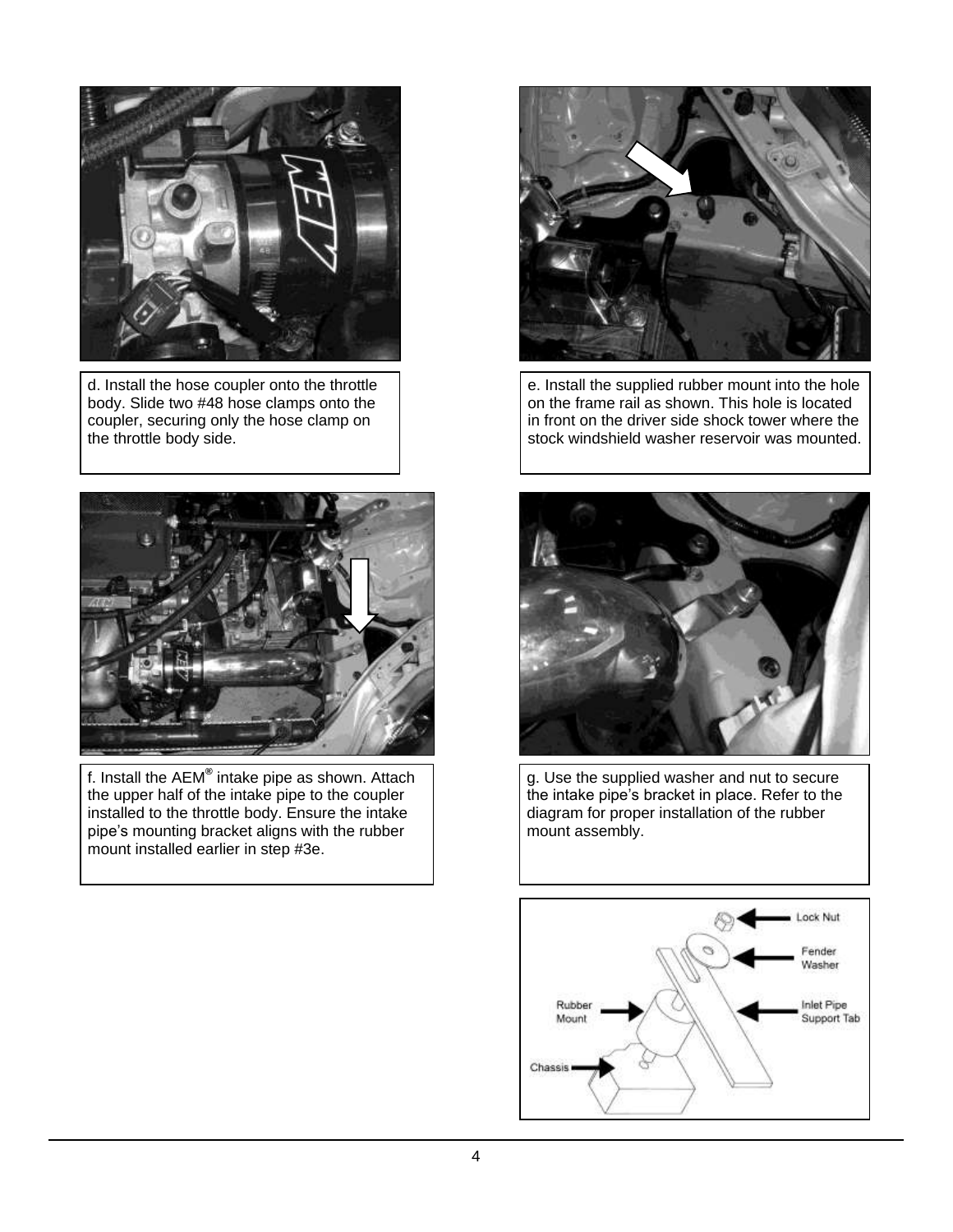

j. Install the AEM**®** air filter onto the inlet pipe. Once proper fitment is achieved, secure the air filter in place with the supplied hose clamp.



Attach the supplied breather hose to the intake pipe's nipple; connect the opposite end to the valve cover's inlet. Secure each end of the breather hose in place with the two supplied hose clamps.



j. Position the intake pipe assembly in the engine bay so that it does not make contact with vehicle. When proper fitment is achieved, tighten all hose clamps and the nut on the rubber mount.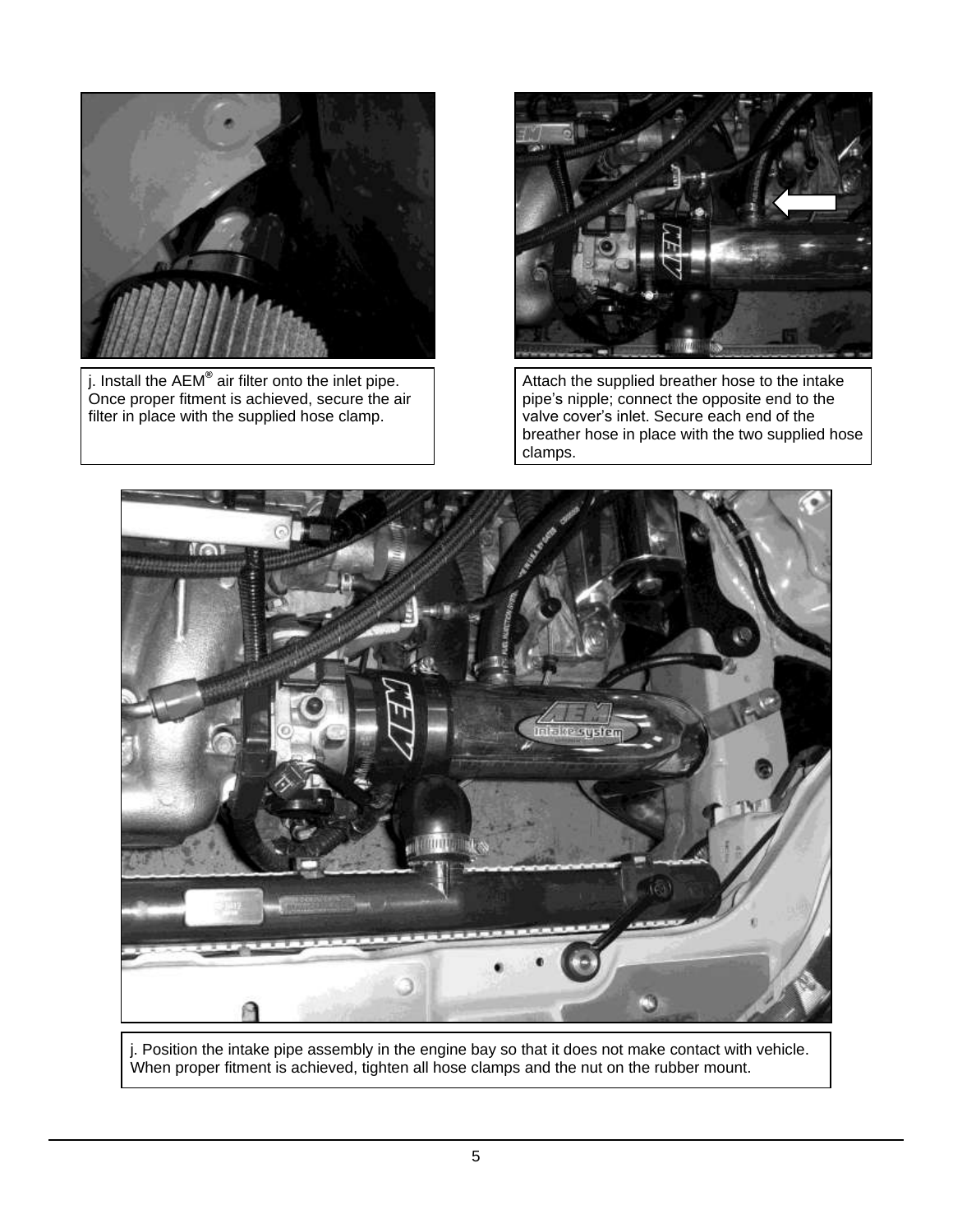



k. Trim the splash guard from the edges indicated until there is at least .250" clearance around the intake pipe. Reinstall the splash guard after trimming.

**NOTE: Failure to install the fender liner will result in diminished performance and increase the potential for engine damage due to water ingestion in rainy conditions.**

#### **4. Reassemble Vehicle**

- a. **Wheel:** Install the driver side wheel using the factory torque specification (see owner's manual).
- b. Position the inlet pipes for the best fitment. Be sure that the pipes or any other components do not contact any part of the vehicle. Tighten the rubber mount, all bolts, and hose clamps.
- c. Check for proper hood clearance. Re-adjust pipes if necessary and re-tighten them.
- d. Inspect the engine bay for any loose tools and check that all fasteners that were moved or removed are properly tightened.
- e. Reconnect negative battery terminals and start engine. Let the vehicle idle for 3 minutes. Perform a final inspection before driving the vehicle.

#### **5. Service and Maintenance**

- a. It is recommended that you service your  $AEM^{\circledast}$  Dryflow™ filter every 20,000 miles for optimum performance. Use AEM Dryflow cleaning kit part # 21-110.
- b. Use aluminum polish to clean your polished  $AEM^{\circledast}$  intake tube.
- c. Use window cleaner to clean your powder coated AEM® intake tube. **(NOTE: DO NOT USE aluminum polish on powder coated AEM intake tubes).**

| For technical inquiries |  |
|-------------------------|--|
| e-mail us at            |  |
| sales@aemintakes.com    |  |
| or                      |  |
| call us at              |  |
| 800.992.3000            |  |